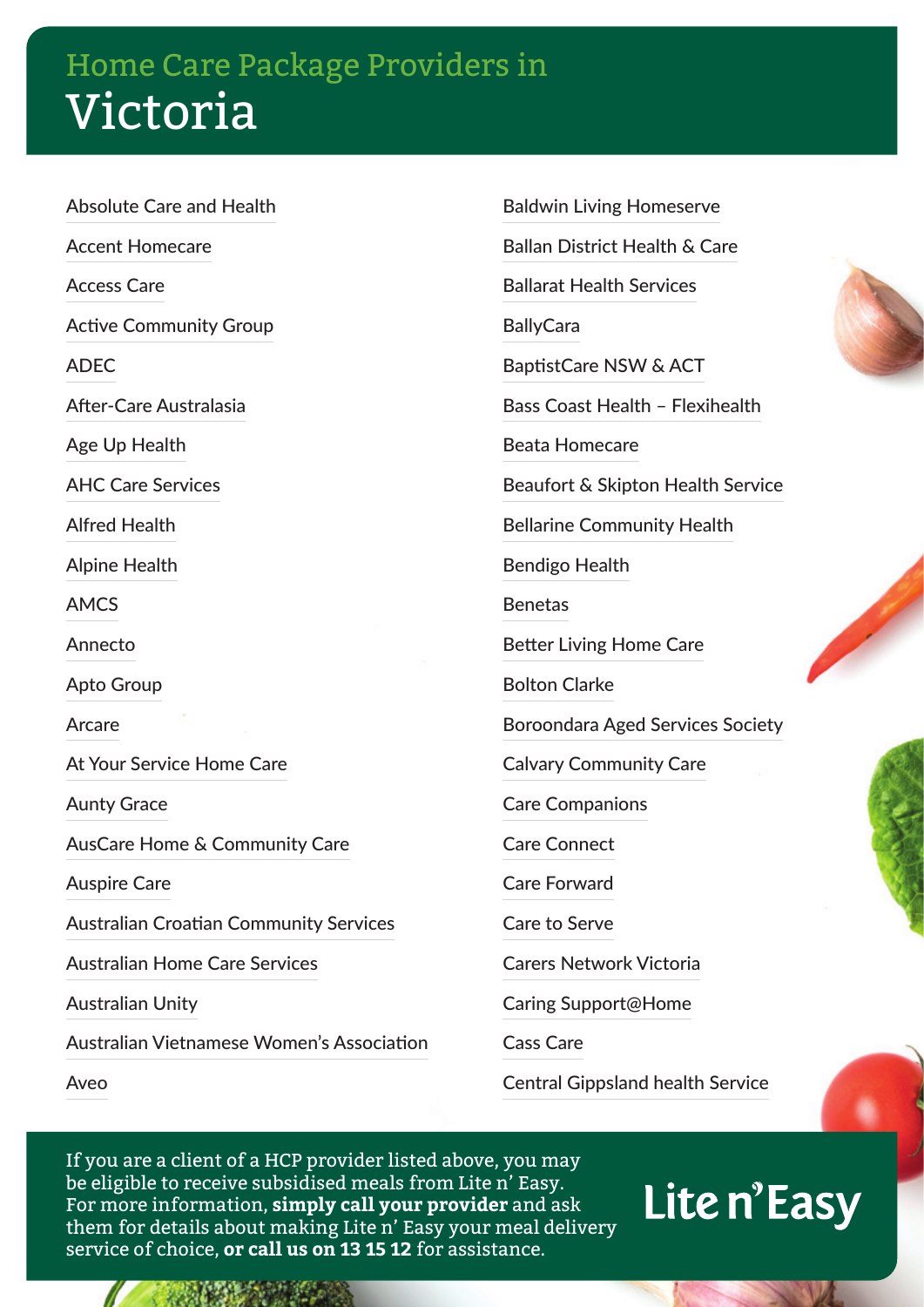Central Highlands Rural Health Christian Home Care City of Greater Geelong CO.AS.IT Italian Assist Assoc Cobden District Health Service Colbrow Homecare CommCare Community Based Support Community Care Tasmania Country to Coast Homecare Services Cumberland View Home Care Dementia Caring Australia EACH East Grampians Health Service ESSE Care Fairview Village Feros Care Filipino Community Council of Victoria Finley Regional Care Five Good Friends Focus Care Australia Freedom Home Care Fronditha Care

Geelong Barwon Simply Helping genU Karingal St Laurence Gippsland Care Services Gippsland Lakes Community Health Gippsland Southern Health Service GORH@Home Grampians Community Health Great Care Guardian Healthcare Services Guardian Network GV Health Haisey Home Care Service Halo Care Services Hammond Care Happy Living Home Care Packages Harmony Homecare HCA Sunshine Coast healthAbility Victoria Healthcare Australia Heathcote Health HenderCare Hesse Rural Health Service Home Care Assistance

If you are a client of a HCP provider listed above, you may be eligible to receive subsidised meals from Lite n' Easy. For more information, **simply call your provider** and ask them for details about making Lite n' Easy your meal delivery service of choice, **or call us on 13 15 12** for assistance.





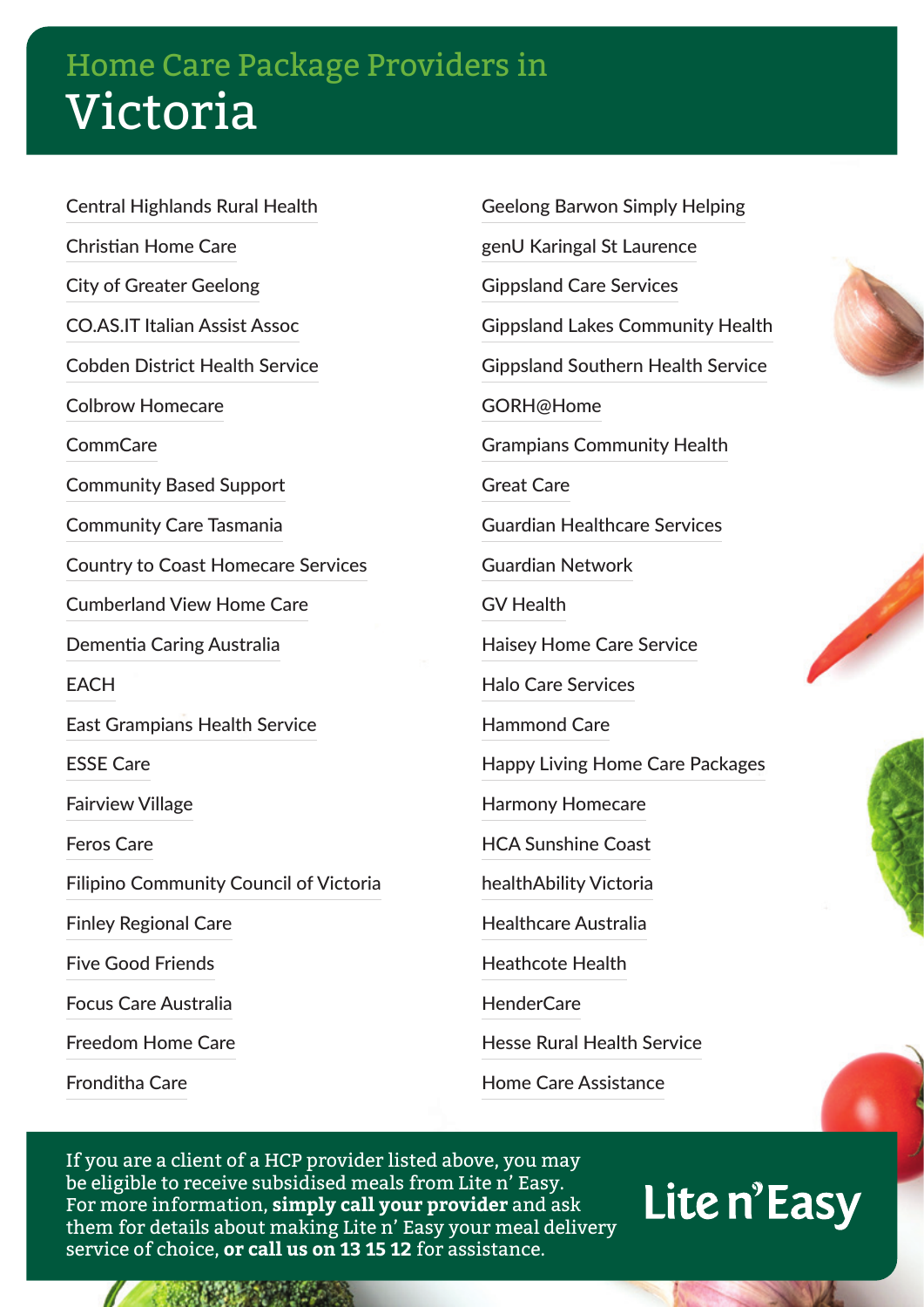Home Caring Altona Home Caring Camberwell Home Caring Craigieburn Home Caring Mount Eliza Home Instead Geelong Home Instead Melbourne Inner East Home Instead Melbourne Outer North East Home Instead Senior Care Essendon Home Instead Senior Care Horsham HomeMade Support Hume City Council Huon Regional Care Indigo North Health Inc. Integratedliving Intereach IPC Health Jewish Care JFU Job Seek Just Better Care Just Better Care Mornington Group & Hobart Just Home Care Packages Karadi Aboriginal Corporation Kare Seniors

KinCare Let's Get Care Life Without Barriers Like Our Own liveBetter Community Services Local Guardians Lutheran Aged Care Albury Lyndoch Living MannaCare Mayflower Community & Care Mecwacare Mercy Health Merri Community Health Services MHA Care MiCare Migrant Resource Centre North West Region Mirae Community Care Service Australia Mobility Aged Care Morcare Services Moyne Health Services Moyne Shire Council Multicultural Aged Care Services

My Home Care Choices

If you are a client of a HCP provider listed above, you may be eligible to receive subsidised meals from Lite n' Easy. For more information, **simply call your provider** and ask them for details about making Lite n' Easy your meal delivery service of choice, **or call us on 13 15 12** for assistance.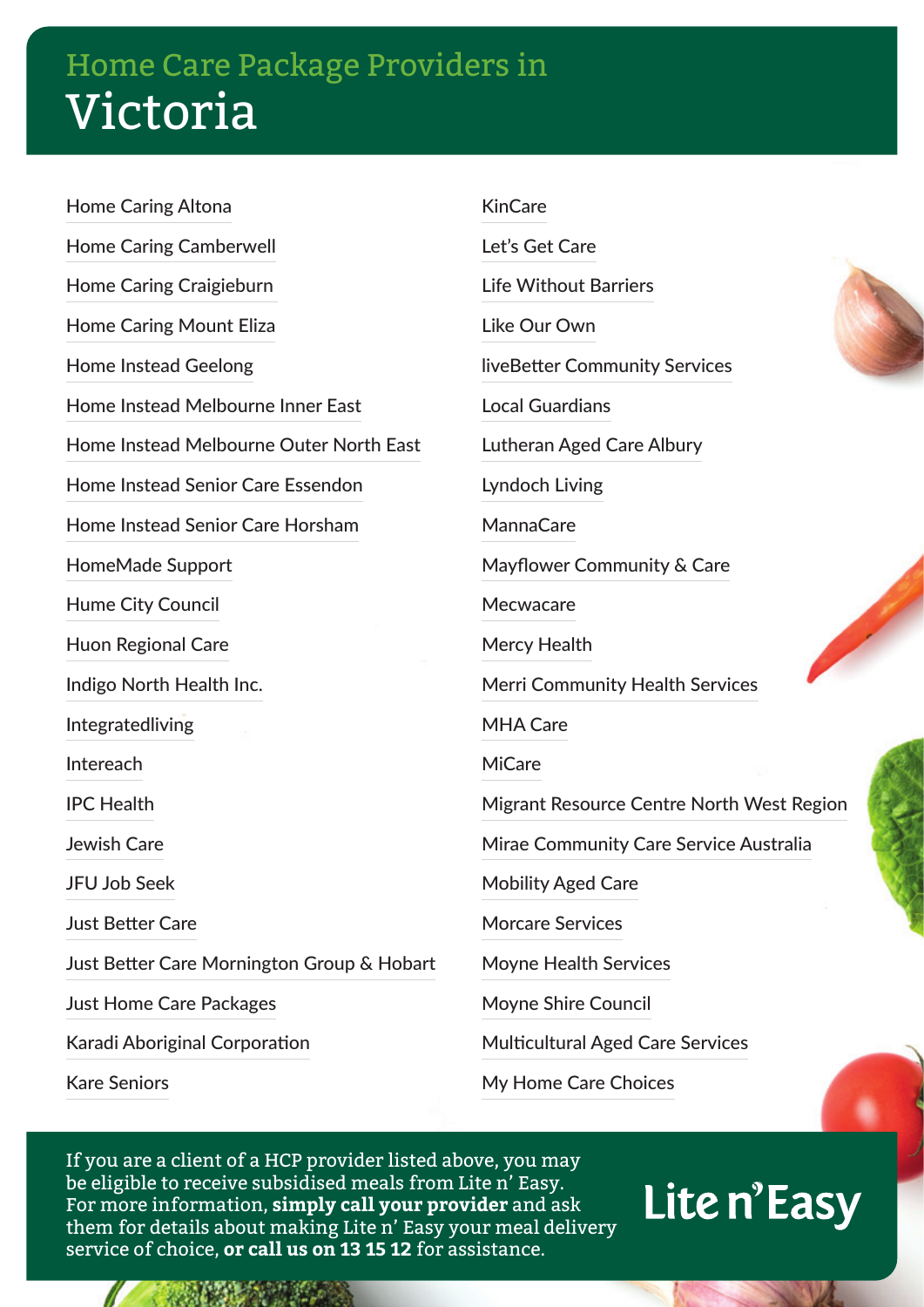myHomeCare Nagambie Healthcare New Aged Care Northern Health Olivet Aged Persons Home OMNI-Care Orbost Regional Health Parkglen Home Care Services Pearl Home Care Melbourne Central Peninsula Health Home Care People First Healthcare Polish Community Council of Victoria Prestige InHome Care Prompt Care Regis Aged Care Respect Group Rochester & Elmore District Health Service Royal Freemasons Rumbalara Aboriginal Coop Rural City of Wangaratta RusCare Russian Ethic Representative Council of Victoria Sacred Heart Mission

Samarinda Ashburton Aged Services Senior Helpers Northern Tasmania Seniors Community Care Sensible Care Pty Ltd **SereneCare** Shepparton Retirement Villages Simply Helping Gippsland South and West Simply Helping Goulburn Valley Simply Helping Greater Eastern South Gippsland Hospital South West Simply Helping Spectrum Migrant Resource Centre St Agnes' Care & Lifestyle St Vincent's Care Services Star Health Group Sunbury Community Health Sunraysia Residential Services SUPPORT4ME The Care List The District Nurses The Parkside Foundation The Salvation Army Trilogy Care

If you are a client of a HCP provider listed above, you may be eligible to receive subsidised meals from Lite n' Easy. For more information, **simply call your provider** and ask them for details about making Lite n' Easy your meal delivery service of choice, **or call us on 13 15 12** for assistance.